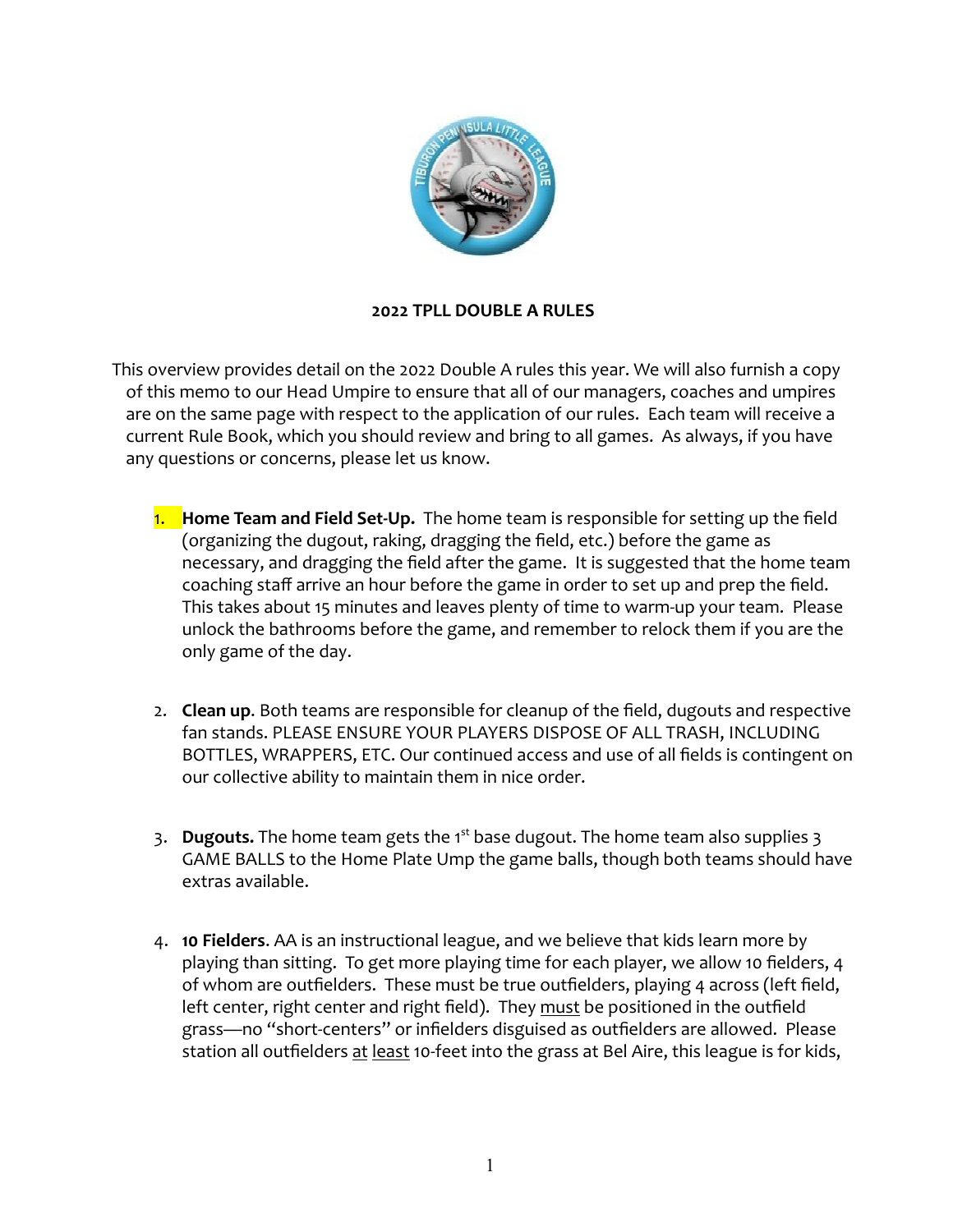and it is embarrassing for our younger or inexperienced hitters to see the outfielders so close.

**5. Game Time Limit/How it Works.** AA games have a limit of six innings or two hours (explained below), whichever occurs first. No new inning shall be started once 2 hours have passed since the beginning of a game. The coaches and the umpire should decide on the exact start time for the game, and if the end of an inning is reached and 1 hour and 59 minutes have passed, then the next inning shall be played in full even if more than two hours elapses during the inning. If 2 hours has been reached at the end of an inning, then the game would be over. We do have ties in AA regular season, so that has no bearing on whether you continue to play the game. Once we reach our playoffs, all games shall be played to completion without regard to time, and extra innings shall be played if needed to determine a winner. Please note: we do not want the 2-hour rule to be used as a managerial strategy. If an umpire decides that a team is specifically stalling to use the 2-hour rule to its benefit, then they can give the coaches a warning that if it continues the game will be extended. Also, the time when we check to see if the 2 hours is up is directly when the LAST OUT OF THE PREVIOUS INNING occurs (taking the field slowly will therefore not help you).

**6. Batting the Full Line-up/Last Batter Rule.** All teams must allow their entire roster to bat, rather than limiting the eligible batters to the 10 position players. Your team must bat entirely through the order to the last batter of the inning in the event that three outs do not occur sooner. In addition, the National Little League rule states that no player may bat more than once in an inning. Regarding the last batter, please keep the following in mind:

Each team is entitled to bat through the order, regardless of whether one team has more or fewer players than the other team. In other words, a team with 12 players present will bat all 12 batters, while a team with 10 players will bat only 10.

- a. With the last batter, the play ends when (a) a third out is made, (b) when no further play is possible, or  $(c)$  when the pitcher has the ball and is on the mound or (d) the first baseman has control of the ball, or (e) when a defensive player has secure possession of the ball and is standing on home plate. When any of these occur, play is dead.
- b. The manager of the team at bat must notify the opponent that the current batter is the last batter of the inning.
- c. If the team at bat fails to notify the opponent of "last batter" status, one of two things will occur. If the batter strikes out or is put out, the play stands and the inning is over. In that case, no runs may score. If the batter gets a hit of any kind, he/she is credited only with a single. No runs may score unless the last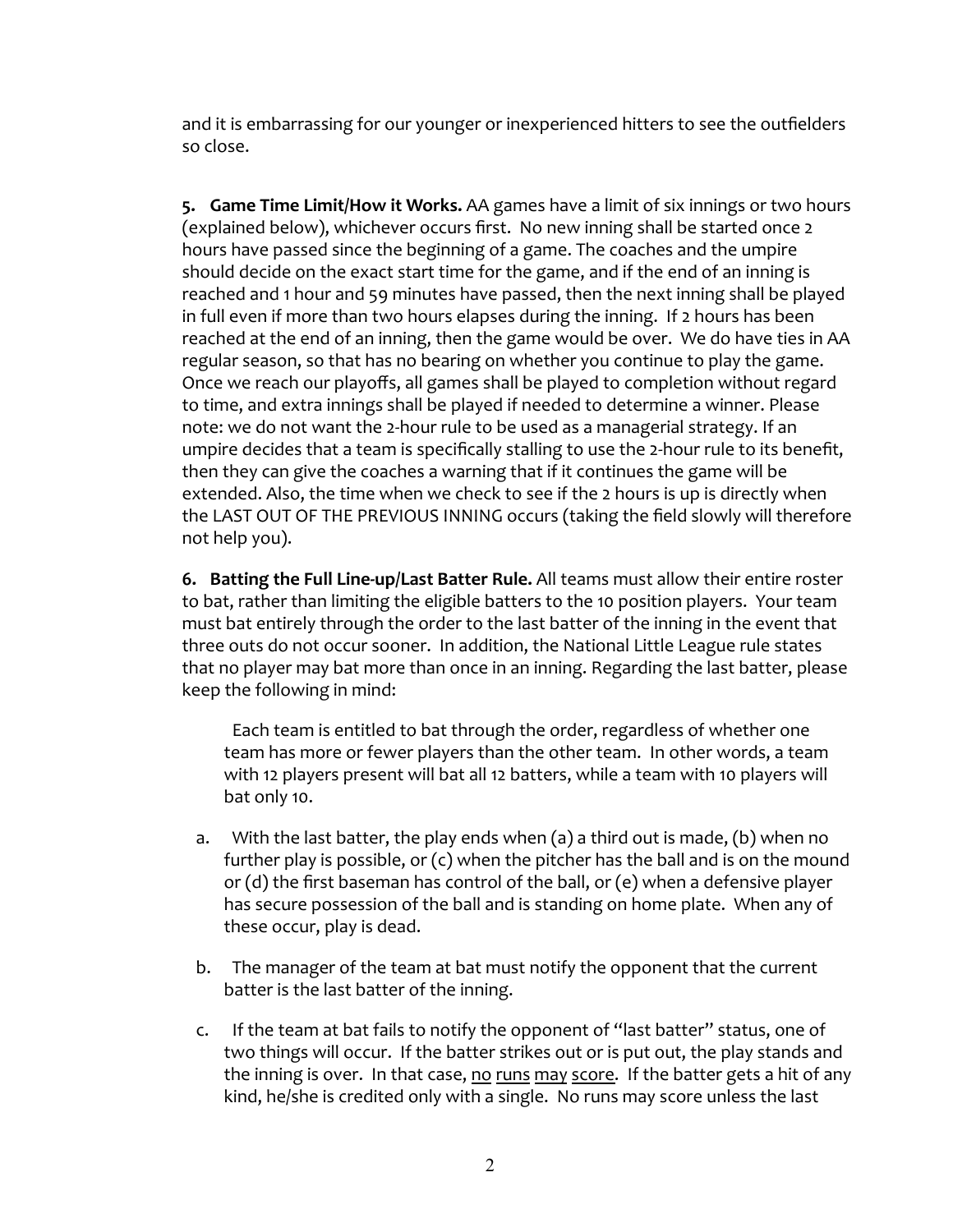batter was at bat with the bases loaded, in which case only one run will score. (In other words, even if the undeclared last batter hits a grand slam, only one run will count.)

d. The defensive team may not walk the last batter intentionally; doing so is considered unsportsmanlike conduct. If, in the judgement of the umpire, the last batter has been walked intentionally, the pitcher or manager may be disqualified from further play, with or without warning. The umpire will call "no pitch" on any ball to the last batter which, in the umpire's judgement, was an intentionally thrown ball.

**7. 5-Run Rule**. Under National Little League rules applicable to Double A, no team may score more than 5 runs in an inning. For example, if the first five batters up all score, that team's at-bat ends. There is only one exception to this rule: in the designated last inning of the game. If at the beginning of the game, it is decided that the game will only be played through 5 innings, the designated last inning is the 5th inning. If at the beginning of the game, it is decided that the game will go the full 6 innings, the designated last inning is the 6th inning. During the designated last inning, more than five runs may be scored (although the last batter rule still applies). Please note that this is a rule that only applies to the designated last inning. If, by virtue of the 2-hour time limit, the last inning is the 5th (or earlier) inning and the designated last inning is the 6th inning, the five-run limit continues to apply.

**8. Playing Time.** We want all players to get significant playing time. No player should be on the bench for two consecutive innings. In a full six-inning game, every player must play in the field for at least three innings. In addition, one of the innings in the field must be at one of the 6 infield positions. If a coach does not comply, they will be subject to suspension by the league.

**9. Stealing.** For the beginning part of the year, stealing is not allowed. Leading off is never allowed in any Little League age group through Majors. The player must stay on the base until the ball is put into play.

- a. Second part of the year and for interleague play, modified stealing is allowed. The primary purpose of these rules is to encourage the development of more and better skilled catchers without impacting the outcome of the game unduly (i.e., we want you to give more kids a chance to play behind the plate without fear that it will lead to many steals of home-plate, and we want to encourage catchers to throw to second rather than hold the ball). These rules will also encourage teams to "earn" runs by putting the ball in play rather than "stealing" home, which rarely occurs in "real baseball." Accordingly:
	- i. No Stealing Home Rule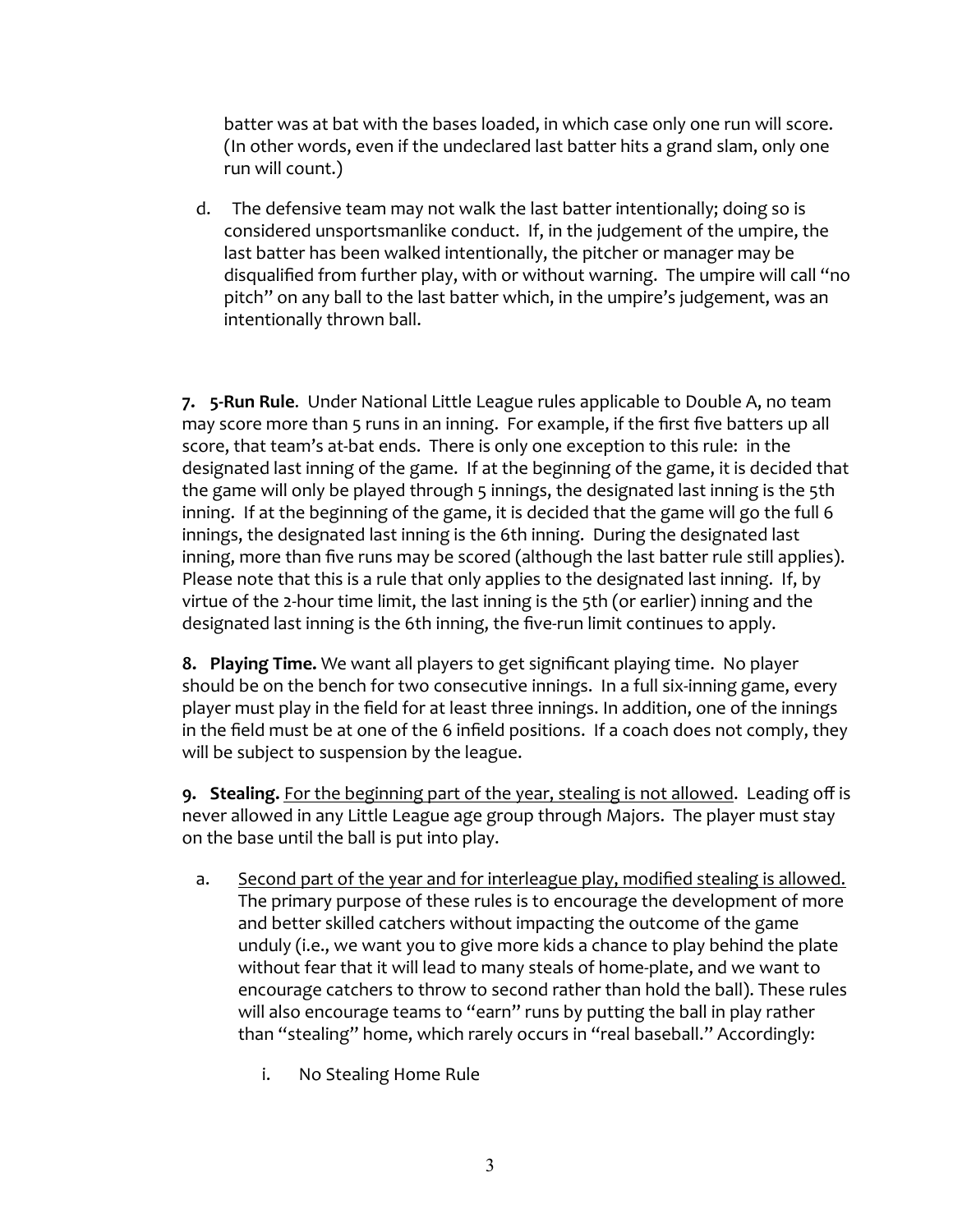- 1. No player will be allowed to steal home plate under any circumstances. Put simply, a player can score only on: a bases-loaded walk, or a continuous play resulting from a batted ball.
- 2. Example:
	- a. A player stealing third may not advance home even if the catcher makes a wild throw into the outfield in an attempt to throw the runner out at third.
	- b. In the event there are runners on first and third, and the player on first attempts to steal second, the runner on third may not advance home on the catcher's throw to second base, even if that throw is wild and goes into the outfield.
- ii. One Stolen Base at a Time Rule
	- 1. No player stealing a base may advance past the one being stolen. All steals will be one base at a time (except for home, which may not be stolen under any circumstance).
	- 2. Example: if a player is stealing second and the catcher makes a wild throw into the outfield, the runner must stay at second base and may not advance further.
- iii. No Leaving the Base Until the Catcher Catches the Ball Rule
	- 1. We do not allow lead-offs at any time. Typically, we do not allow a runner to leave the base until a pitched ball has crossed home plate. Because this will be most kids' first attempt at pitching and catching, we want to avoid games getting out of control based on a pitcher and/or catcher's effectiveness. Therefore, we will not allow a runner to leave the base unless the catcher catches the pitch cleanly. If a runner leaves early or after the catcher drops the ball, or on a wild pitch, he/she will be sent back to the previous base.
	- 2. Please note: we do not want this rule to be used as a managerial strategy. The catcher must make every effort to catch the pitch. Should it appear to the umpire that the catcher is intentionally dropping the ball so as to prevent a runner or runners from stealing, the umpire may elect to award the runner(s) with one base.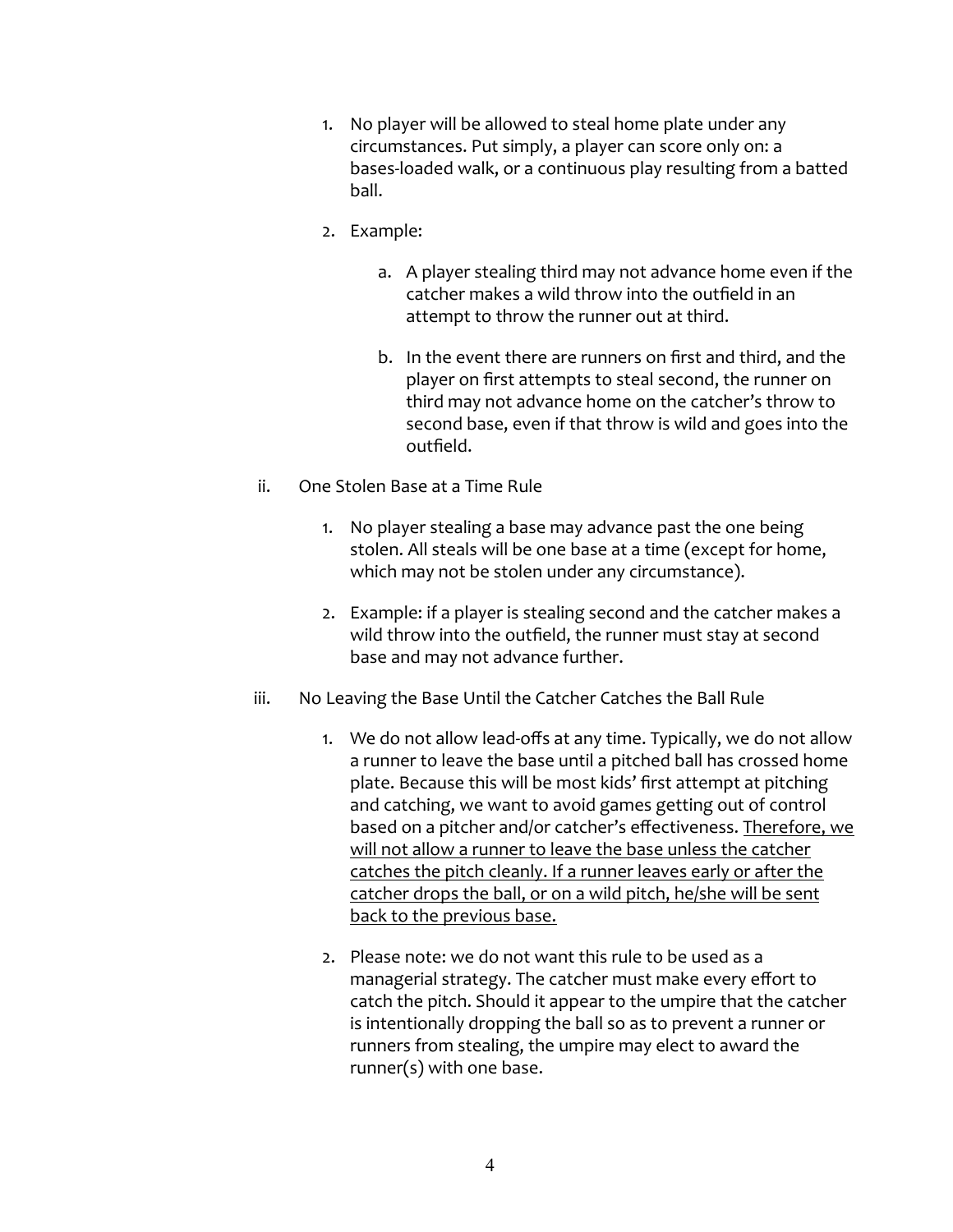- iv. No Delayed Steals
	- 1. Base runners attempting to steal a base must commit and go. They must leave the base when the catcher catches the ball and they must complete the steal. The runner commits to go when they take their first step toward the base they are attempting to steal.
	- 2. If they stop, turn around and head back to the base they started from, they are out.
	- 3. In the case of a double steal, both runners will have to go when the catcher catches the ball.
		- a. Example: If the runner on 2nd takes off for 3rd when the catcher catches the ball but the runner on 1st delays their steal, the runner leaving 1st must return to 1st.

**10. Pitch Count, Innings and Catcher Restrictions.** There are TPLL limits on the number of pitches a player can throw per game in Double A, and mandatory days of rest needed depending on the pitch count. The number of maximum pitches any pitcher may throw in Double A is 50 pitches.

If a pitcher reaches these maximums while facing a batter, the pitcher may continue to pitch until the batter reaches base or is put out, and then the pitcher would be removed.

In addition, based on the number of pitches thrown, a minimum days of rest are required.

The new days of rest guidelines are as follows:

- If a player pitches 41-50 pitches in a day, 3 calendar days of rest must be observed.
- If a player pitches 31-40 pitches in a day, 2 calendar days of rest must be observed.
- If a player pitches 21-30 pitches in a day, 1 calendar day of rest must be observed.
- If a player pitches 1-20 pitches in a day, 0 calendar days of rest must be observed.

By way of example, if player A throws 36 pitches on Thursday, he/she will not be able to pitch on Saturday, since he/she needs two days of rest before pitching again (rest days of Friday and Saturday). If player B pitches 48 pitches on Saturday, he/she would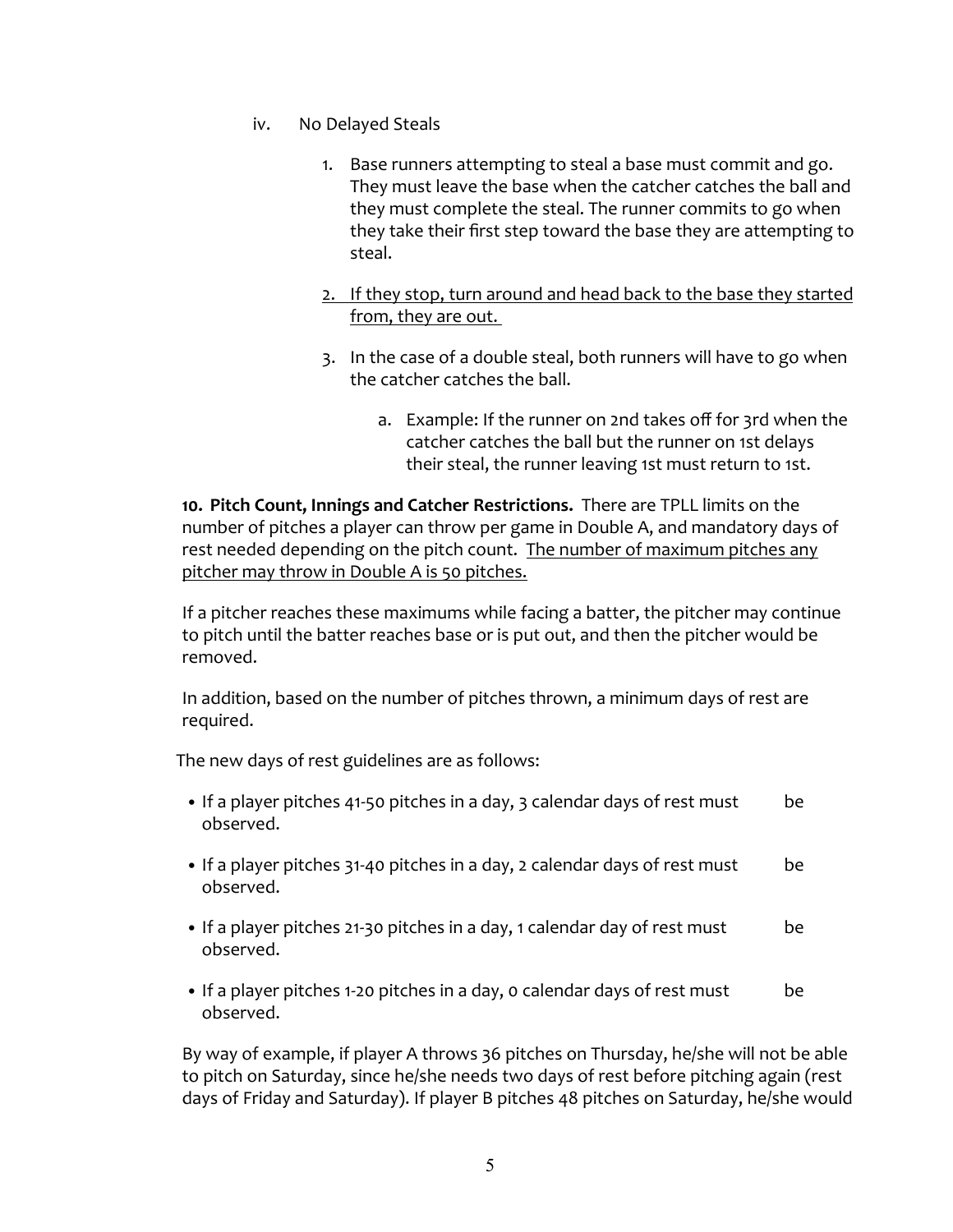be required 3 days rest, and thus not be eligible until the following Wednesday (rest days Sunday, Monday and Tuesday).

**11. Innings Limit** -- In addition, with the forethought of protecting young arms and developing pitching staffs, there are two new rules to consider and strategize. Maximum innings for anyone pitcher in any game is 3 innings. If he/she throws one pitch to start a 4<sup>th</sup> inning, it is grounds for forfeit.

**12. Number of Pitchers Requirement** - **We also have implemented a mandatory 3 pitchers be used in every game that is 5 or more innings. In a 6 inning game**, this allows a coach to pitch three separate pitchers in 3, 2 and 1 innings, or 2, 2 and 2 innings, or any similar combination that stays within this rule.

The pitcher must meet only one of the following requirements to get credit toward the 3 pitcher rule:

- Pitch 1 inning which is defined as three outs.
	- If they come into the game with 2 outs, make one pitch that the batter grounds out they would need to come back in the next inning and pitch through 2 more outs.
- Face 4 batters
- As this is a developmental league, during the beginning part of the year, every player on the team must receive credit toward the 3 pitcher rule at least once.

**13. Pitcher/Catcher Restrictions** - In addition, there are restrictions applicable to pitcher-catchers. A pitcher who delivers 30 or more pitches in a game cannot play the position of catcher for the remainder of that day. Likewise, if a player catches more than three innings (he/she appears as a catcher in a fourth inning), he/she cannot pitch that day.

A player cannot pitch if they have caught 4 innings or more that same day. A catcher receiving 1 pitch in the 4 inning constitutes 4 innings

A player who caught 3 innings or less and then pitches 21 pitches or more cannot go back to catcher that day

Continuation rule: if the pitcher reaches 20 pitches while facing a batter, the pitcher can continue to pitch and maintain their eligibility to catch until that batter is out or on base or the third out is called.

Warm up pitches don't count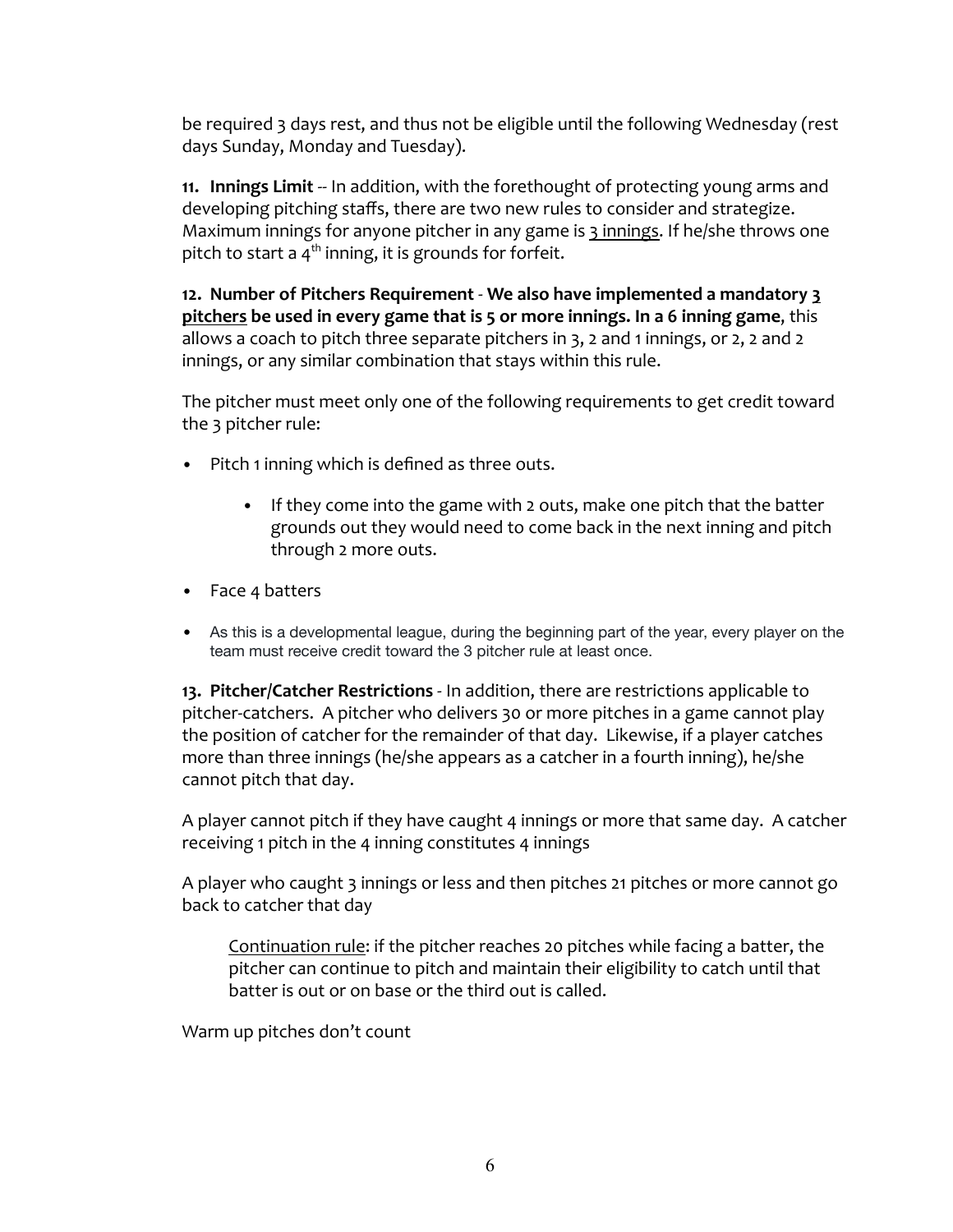A pitcher can play the position of catcher the remainder of the day if they pitch 40 pitches or less. If they pitch 41 pitches, they cannot catch

Continuation rule: if the pitchers starts a batter with under 40 pitches, they can complete pitching to that batter until the batter is on base or out or the third out is called. That will count as 40 pitches or less and allow for them to catch 3 innings. If they pitch to the next batter, they cannot catch.

Once a pitcher is pulled out of the pitching position they cannot return to pitch for the remainder of the game.

Both teams should keep track of the number of pitches thrown. Please make sure to count the pitch that is hit by the batter as it is often the one that teams forget to chart and leads to discrepancies. We would like the coaches to confer after each inning as to the pitch count, and in a discrepancy that can't be solved we would defer to the team of the pitcher.

**14. Expanded Strike Zone.** The umpires will be instructed to increase their strike zone by one ball width inside and outside. The top and bottom of the strike zone will be the standard letters and knees.

**15. No Walk Rule.** When a pitcher throws a 4<sup>th</sup> ball, regardless of the strike count, a coach will place a tee on home plate and the batter will hit from the tee. The maximum a player can get when hitting off the tee is a *single*. The coach should stay close, and immediately remove the tee.

- **a.** A player cannot strike out when hitting from the tee.
- **b.** The batter cannot adjust their stance when hitting off the tee. (This is in order to prevent players aligning their stance to hit the ball up the baseline.). Batters also cannot jump from the back of the batter's box to gain momentum prior to swinging.
- **c.** If the batter grounds out (example 6-3 put out), the player is out and GameChanger is recorded as a 6-3 put out
- **d.** If the player gets a hit, they are limited to a single regardless of where the ball is put into play or how the defense handles it. Gamechanger is recorded as a walk, not a hit.
- **e.** All runners are only allowed to advance one base regardless of how the defense handles the hit.
	- **i.** Even if 3rd baseman tries to get the runner at 2nd and airmails it into right field - the runner stays at second.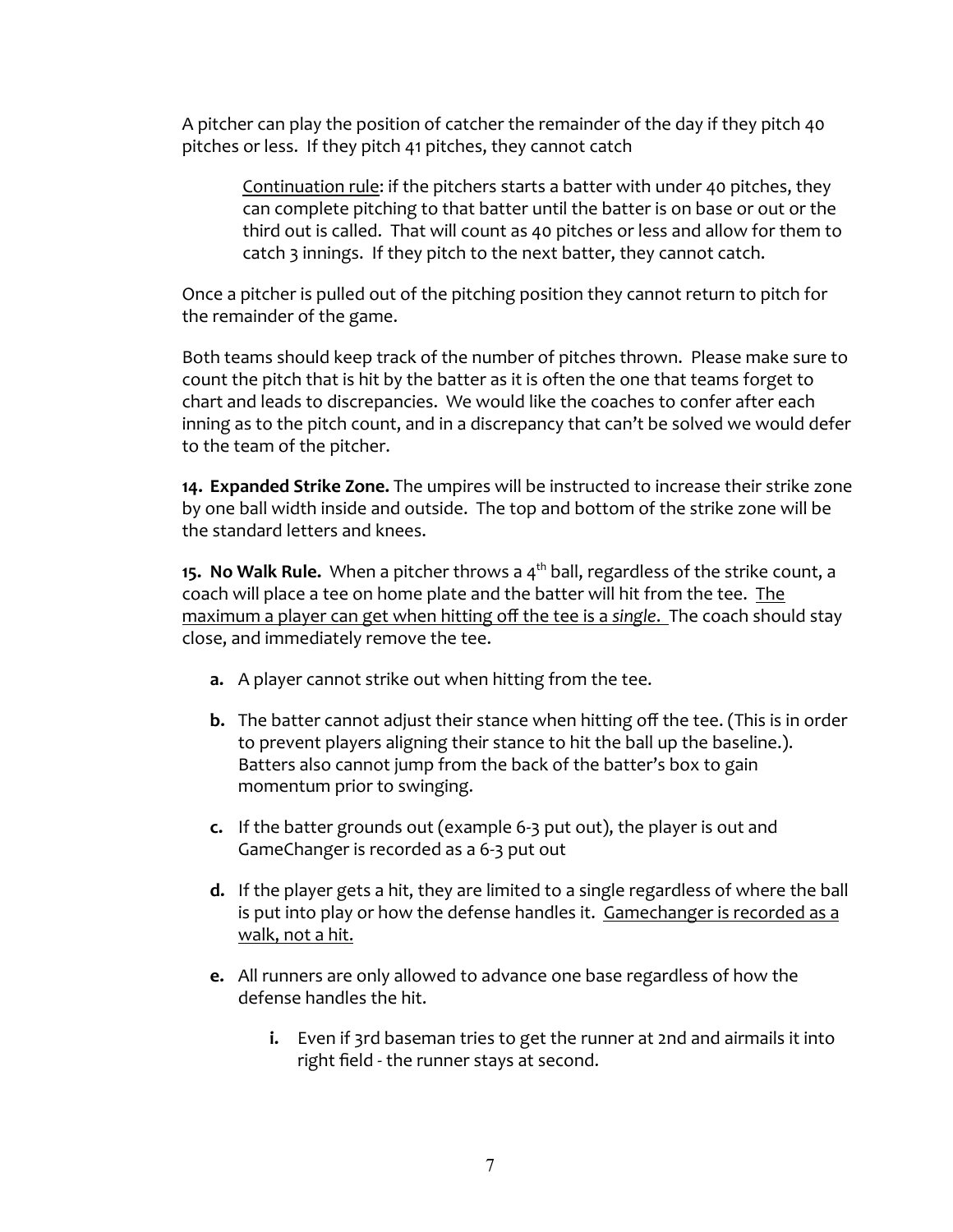**ii.** Example: runner on 1st is only allowed to advance to 2nd, runner on 2nd only allowed to advance to 3rd, runner on 3rd only allowed to advance to home

This only applies to a ball 4 situation. If the batter is hit by a pitch, the batter takes first base; he/she does not hit off the tee.

**16. Tournament Seeding.** All officially scheduled games count toward playoff seeding.

**17. Play Ends In the first half of the season,** it is a dead ball when the ball is thrown to the pitcher on or in the vicinity of the mound. We will ask field maintenance to place a large circle around the mound to aid the umpire's determination of if the pitcher is "in the vicinity of the mound."

**a. In the second half of the season,** the ball is dead when the pitcher *secures* the baseball on or within very close proximity to the pitcher's mound. The goal is to get our players to deliver the baseball back to the pitcher, as opposed to making errant throws and allowing additional bases for baserunners.

**18. Runners** in process before the pitcher creates a dead ball situation (as defined in [17] above), will be allowed to advance to the base to which they were running, but no further. Runners must be halfway to the next base if they are allowed to advance.

**Overthrows** – Runners can only advance one base on an overthrow to any base.

## **19. Errant throws** to first base

- **•** If the throw to the first baseman goes beyond the fence, over the fence or in the dugout, the runners advance one base
- **•** If the throw to the first baseman lands anywhere else, the runner is allowed to advance one base. If the first baseman tries to throw the runner out at second base, and throws it into the leftfield, the runner can advance an additional base because that is considered another overthrow.

## **20. Other Rules You Should Know**

- a. Warm up pitches should be kept to a maximum of 5.
- b. Unless and until they are granted a time-out by the umpire, coaches should stay in or immediately adjacent to the dugout. Coaches have routinely violated this rule in the past, and we ask for compliance this year.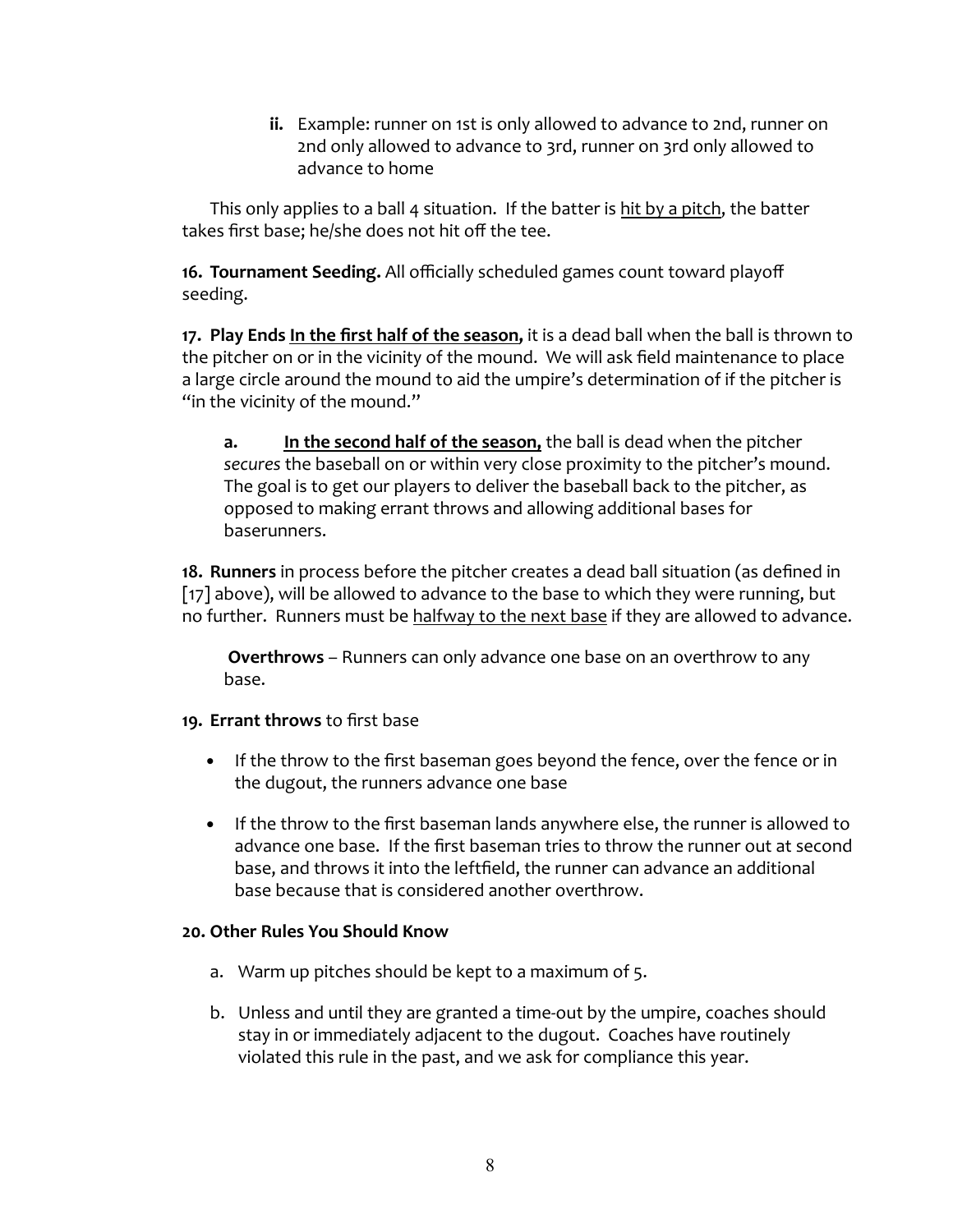- c. Per the national rule, a manager is allowed 3 visits to the same pitcher in an inning (he/she gets pulled on the third visit) or 4 in a game to that pitcher (pulled on 4<sup>th</sup>).
- d. You may have a maximum of four adults in the dugout with your team (typically the manager, the assistant and 2 others). No fans or interested parents should be on or near the playing field. Coaches are responsible for enforcing this rule.
- e. You may use two adults as the base coaches, provided that a third coach is in the dugout with the players. Otherwise, a player wearing a helmet should serve as a base coach.
- f. Little League rules state that coaches may not warm up pitchers. During our regular season, however, we allow coaches to do so to keep the game moving along.
- g. There is no "on-deck" circle allowed; the next hitter must remain in the dugout (not swinging a bat) until his/her turn at bat.
- h. No bunting
- i. If a player is hit by a pitch, that player will go to first base. The player does not get the option to hit off the tee if they are hit by a pitch; they get to go to first base.

**21. Umpires.** We use youth umpires for most games. Coaches should introduce themselves at a pre-game meeting at home plate and get to know the Umpires by first name. (Umpires are instructed to do the same, but some kids may be a bit intimidated). At all times, it is essential that coaches, assistant coaches and parents refrain from any and all criticism. These kids are learning as well. They will make bad calls or mistakes occasionally, though overall they do an excellent job. If you believe there has been an error in enforcing a rule, you may approach the umpire, and have an appropriately toned discussion. Have familiarity with these rules (or have a rule book in hand). At no times, may you challenge a judgment call. Instant replay is not in our budget (!). Please help police your parents as well. Our youth umpires deserve our very best behavior and respect.

**22. Score Keeping.** Each team needs to designate a scorekeeper to keep track of the stats for each team using GameChanger. The recommendation is that you have at least 2 people who know the program so that if one isn't present, you are still capturing the data. The scorekeepers for each team should confer at the end of every half inning or sooner if one believes the 5-run rule has been met.